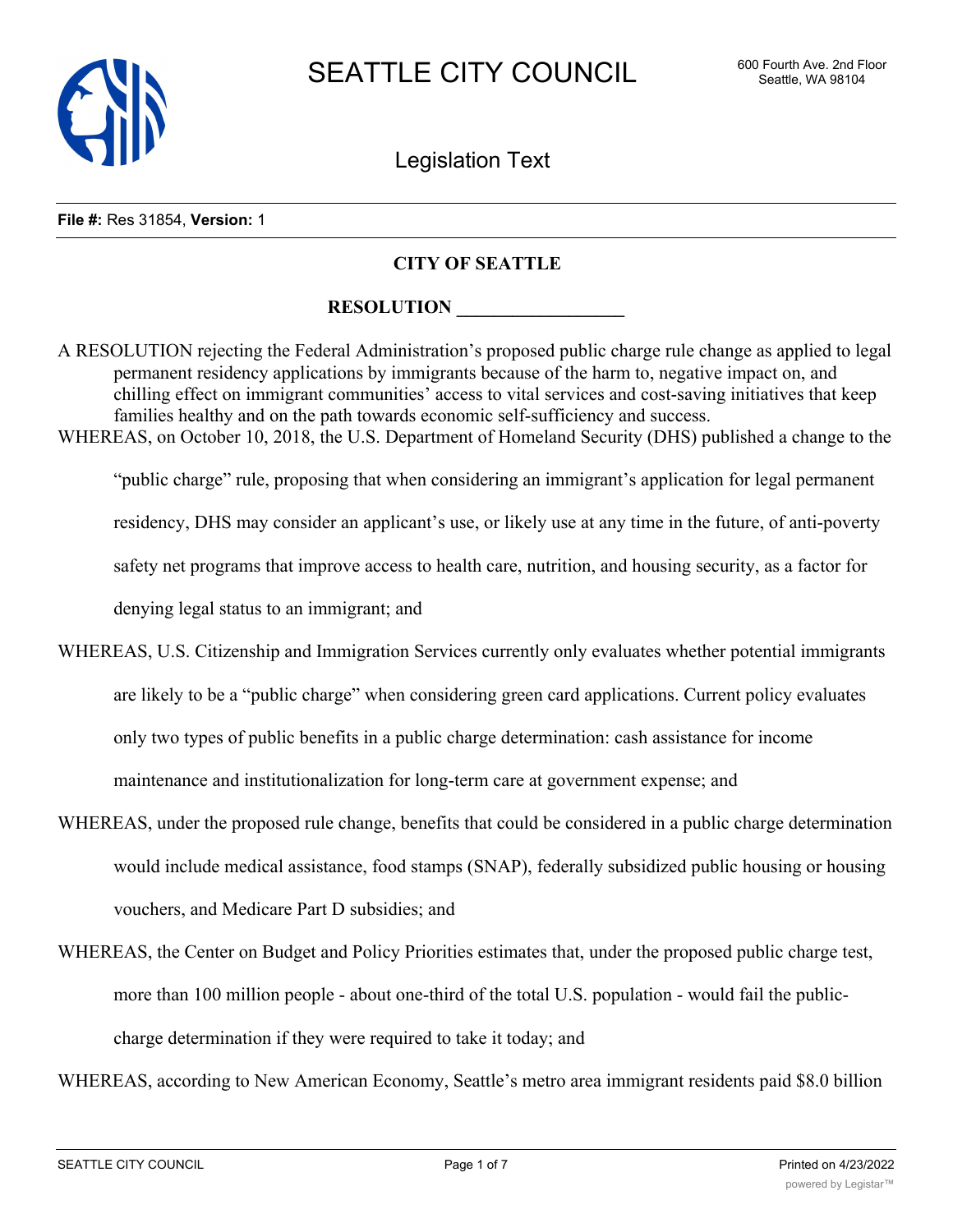### **File #:** Res 31854, **Version:** 1

in federal and local taxes in 2016 - a significant contribution to funding the very programs the proposed rule would penalize them for accessing; and

- WHEREAS, the proposed rule change in the process of consideration for visa or legal permanent residency status would severely discriminate against those with disabilities or chronic health conditions, impacting entire families based on the medical needs of a single family member; and
- WHEREAS, the proposed change also includes a "wealth test," providing preferential treatment for those determined to be in a high-income bracket and also allowing discretionary admission for applications who provide a "public charge bond" of no less than \$10,000 (with the final amount established on a case -by-case basis at the discretion of immigration officers). These provisions compromise the fairness of the immigration process by allowing the wealthy to skip ahead of the many who have been waiting for years, while also opening the door to abuse, corruption, and bias; and
- WHEREAS, although the rule does not apply to all immigrants like asylees, refugees, certain nonimmigrant visa holders, and other categories, the chilling effect and confusion in the immigrant community will be large. This chilling effect on enrollment is already causing harm, with individuals asking for disenrollment from health care services or forgoing participation in programs that address food and/or housing security. There is a precedent for this chilling effect; in the years after 1996, when changes to the rules defining immigrant eligibility for benefits were made, fears about public charge exclusions caused enrollment rates of immigrants eligible for benefits to drop by as much as 37 percent; and
- WHEREAS, the DHS itself details the tremendous non-monetary damage that could result from the proposed rule, including: "worse health outcomes, including increased prevalence of obesity and malnutrition, especially for pregnant or breastfeeding women, infants, or children, and reduced prescription adherence; increased use of emergency rooms and emergent care as a method of primary health care due to delayed treatment; increased prevalence of communicable diseases, including among members of the U.S. citizen population who are not vaccinated; increases in uncompensated care in which a treatment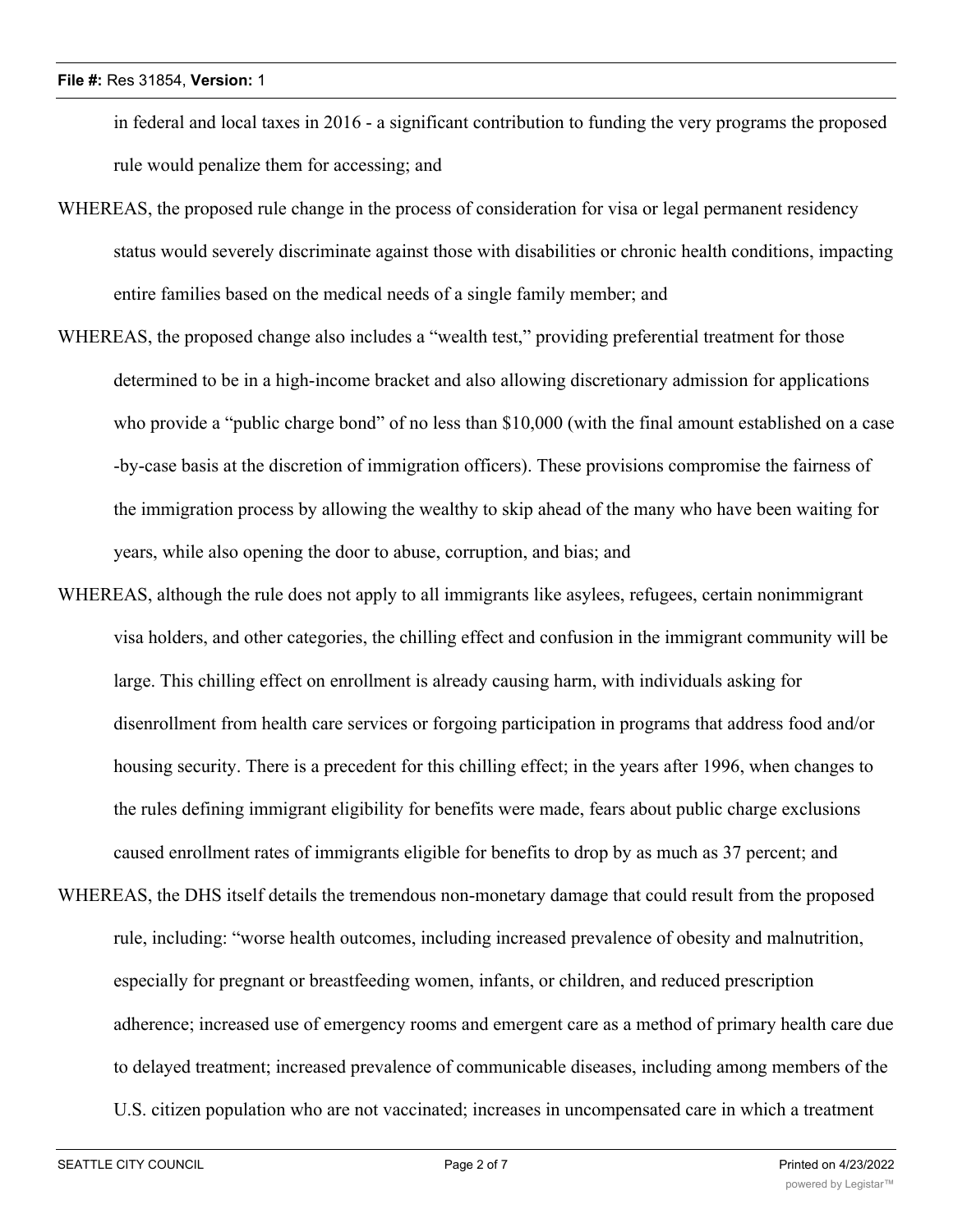### **File #:** Res 31854, **Version:** 1

or service is not paid for by an insurer or patient; and increased rates of poverty and housing instability; and reduced productivity and educational attainment;" and

- WHEREAS, the DHS also recognizes the significant negative economic impact threatened by its proposed rule, explicitly stating that it "may have downstream and upstream impacts on state and local economies, large and small businesses, and individuals," and describing the risk to a wide range of economic activity from healthcare providers and pharmacies, manufacturers, landlords, grocery retailers, and agricultural producers; and
- WHEREAS, this proposed rule change perpetuates stereotypes and biases that are not based in data and would dangerously exacerbate under-enrollment in life-saving and preventative health programs. Mixed status families, U.S.-born children with non-citizen parents, are less likely to receive SNAP or Medicaid compared to non-mixed status families. Nationwide, one million Latinx children, 95 percent of whom are U.S. citizens, are eligible for Medicaid or CHIP but are not enrolled; and
- WHEREAS, advocates from the healthcare sector have expressed grave concerns about the negative impacts of this rule on hard fought gains in reducing healthcare access disparities. In Washington State, the uninsured rate declined from 14 percent in 2013 to 5.4 percent in 2016, resulting in a drop of uncompensated care in Washington from \$2.368 million to \$932 million. Each single percentage-point decline in the uninsured rate is associated with a \$167 million drop in uncompensated care. Underenrollment would likely reverse this trend via an uptick of uninsured immigrant households and result in an increase in uncompensated care, creating a significant financial threat to many hospitals and supportive services; and
- WHEREAS, food and nutrition advocates have expressed concern about the impact on women, infants, and children. If the Women, Infants, and Children (WIC) Food and Nutrition Service is or is perceived to be included in the public charge proposed rule, the positive impacts of WIC would be lost for mothers and their young children. Outcomes of WIC participation - a cost-saving, preventative health strategy -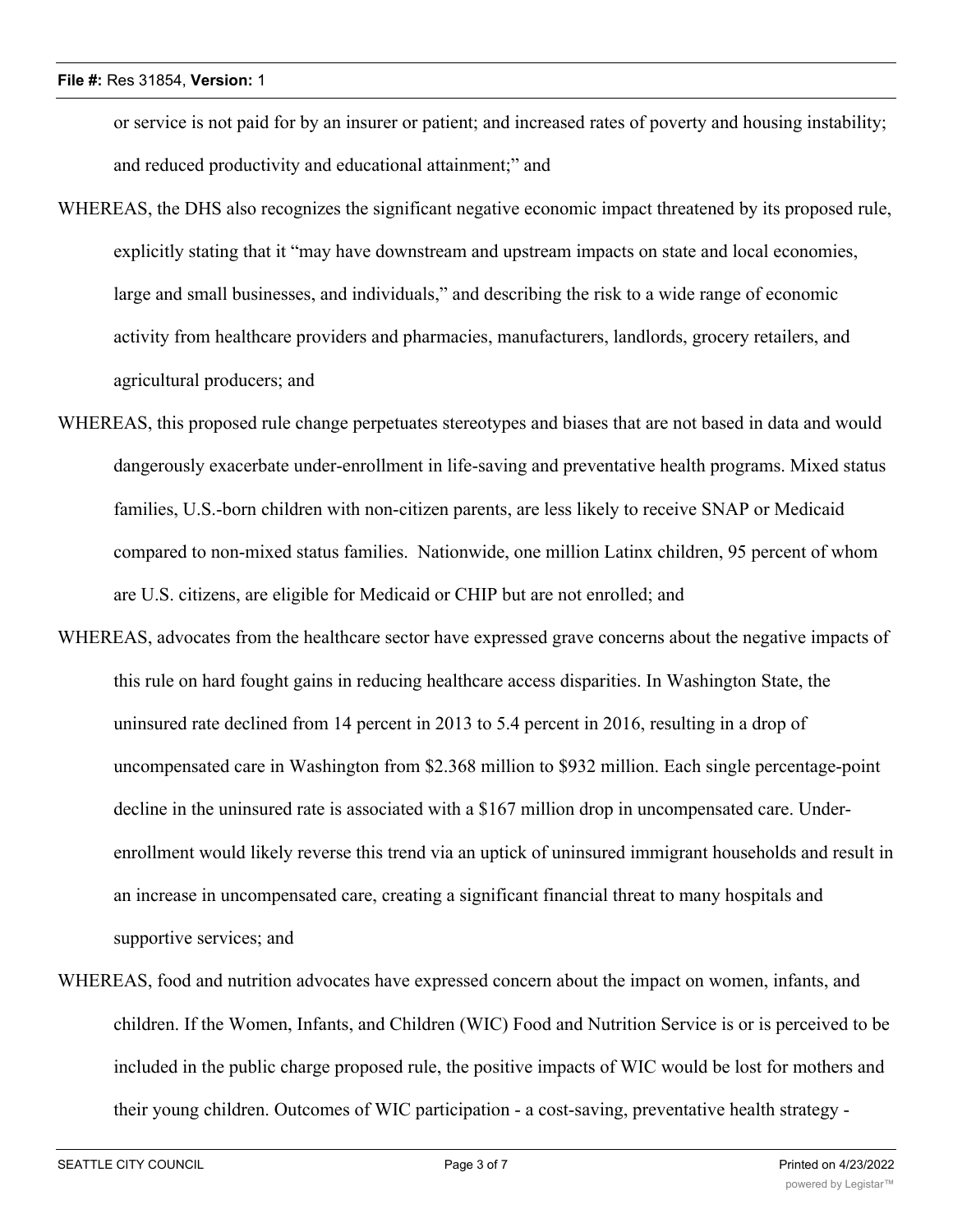include healthier, more nutritious diets, increased rates of immunization, 44 percent reduction in rates of low birth rate, lower rates of anemia in children, and children's increased readiness to learn; and WHEREAS, the impact of the proposed rule change for SNAP enrollment would also include loss of economic activity for local retail businesses where SNAP recipients purchase food. In Washington State, a 20 percent reduction in immigrant households enrolled in SNAP would result in 74,700 families not receiving SNAP benefits. This would translate to \$185.8 million of lost economic activity while spending in health care via Medicaid or Medicare would likely increase by \$104.5 million; and WHEREAS, Washington State has 3,285 homeless families with children and approximately 14 percent are

immigrant families. Participation in rental assistance programs can be the difference between homelessness and having a safe, warm place to live. Children experiencing homelessness have disparate health and academic impacts; they are twice as likely to suffer from respiratory infections, at three times the risk of being hospitalized for asthma and are almost twice as likely to disengage from education and work opportunities. Access to rental assistance, therefore, can prevent the significant health and educational impacts associated with homelessness, and supporting young people to obtain their high school diplomas is one of the strongest protective factors against adult homelessness; and

- WHEREAS, the proposed public charge rule would also likely negatively impact the overall enrollment in health care services, access to energy assistance programs, public assistance income, supplemental security income, Pell Grants for postsecondary students, and participation in free and reduced lunch programs for K-12 students; and
- WHEREAS, this proposed rule change represents yet another attempt by the Trump Administration to radically reshape the American legal immigration system, redefine who is "worthy" of being an American, and echoes America's history of arbitrary, race-based immigration policies that profoundly alter what America looks like as a country; and

WHEREAS, any policy that forces millions of families to forgo using critical public services for fear of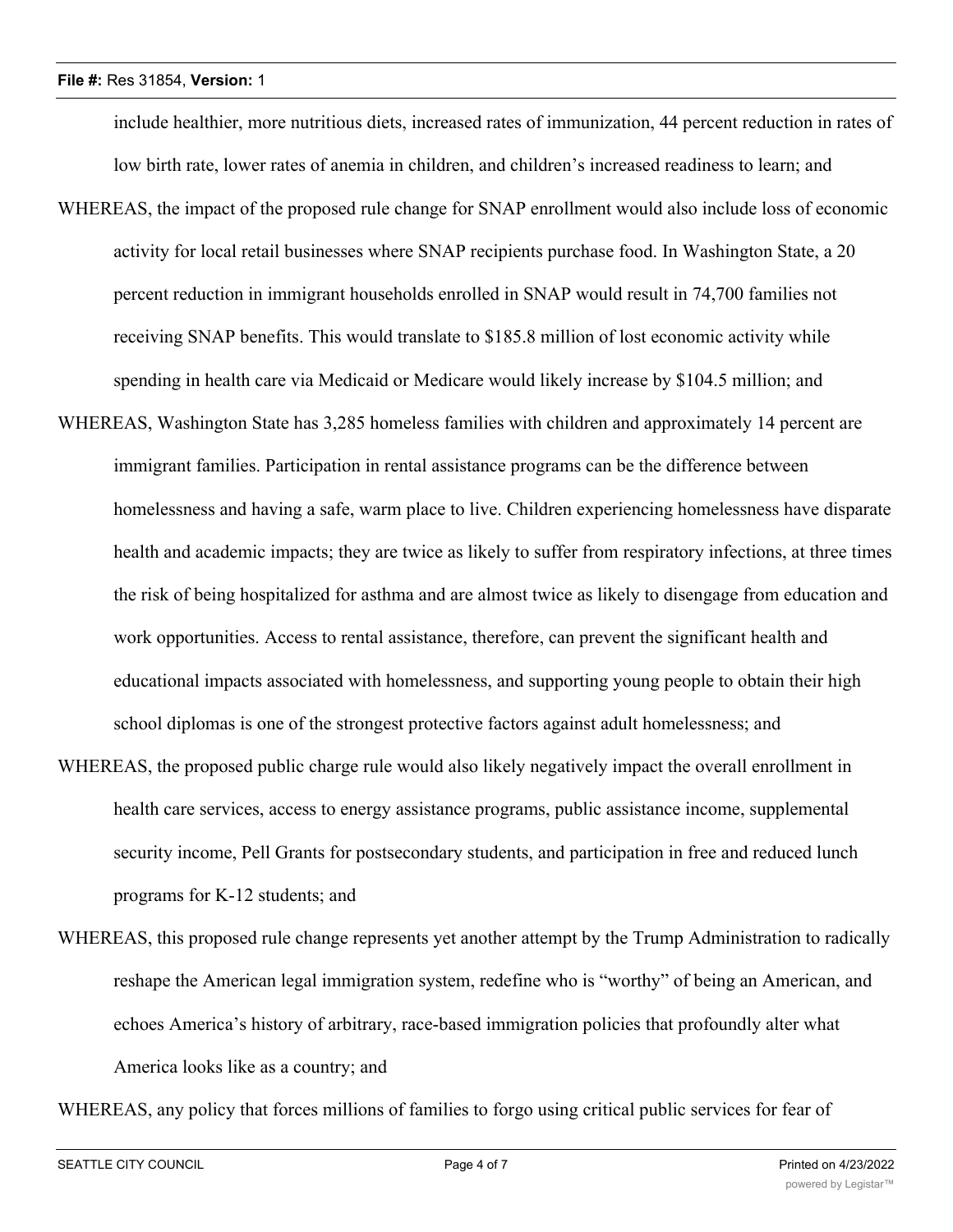harming their immigration status, or that punishes families for having used public benefits, is nothing short of cruel and in direct contrast to the stated goals of Seattle-King County Public Health, which "works to protect and improve the health and well-being of all people in King County as measured by increasing the number of healthy years that people live and eliminating health disparities"; and

- WHEREAS, a national effort under the Protecting Immigrant Families Campaign has mobilized thousands of individuals across the country to stand against the proposed cruelty of the public charge rule change; and
- WHEREAS, The City of Seattle commends the leadership of Protecting Immigrant Families Washington Coalition members Asian Counseling and Referral Service, Children's Alliance, Columbia Legal Services, Entre Hermanos, Latinos Promoting Good Health, MomsRising, Northwest Health Law Advocates, and OneAmerica for their work to connect, educate, and mobilize Washington State families on the proposed rule change; and
- WHEREAS, as a Welcoming City, Seattle must continue to stand against national policies and rules that target the health and safety of our immigrant neighbors and communities, regardless of status; and
- WHEREAS, the DHS will accept public comments on the proposed public charge rule change until December 10, 2018; NOW, THEREFORE,

# **BE IT RESOLVED BY THE CITY COUNCIL OF THE CITY OF SEATTLE, THE MAYOR CONCURRING, THAT:**

Section 1. The City of Seattle supports the efforts of local and national leaders and local government that call on the federal government to abandon the Department of Homeland Security's October 10, 2018 proposed rule that will cause harm to every community across the country.

Section 2. The City of Seattle reaffirms its commitment and support to the immigrant community. The City will continue to provide vital City services to Seattle residents, regardless of citizenship status, that help build strong, healthy, ready-to-learn individuals.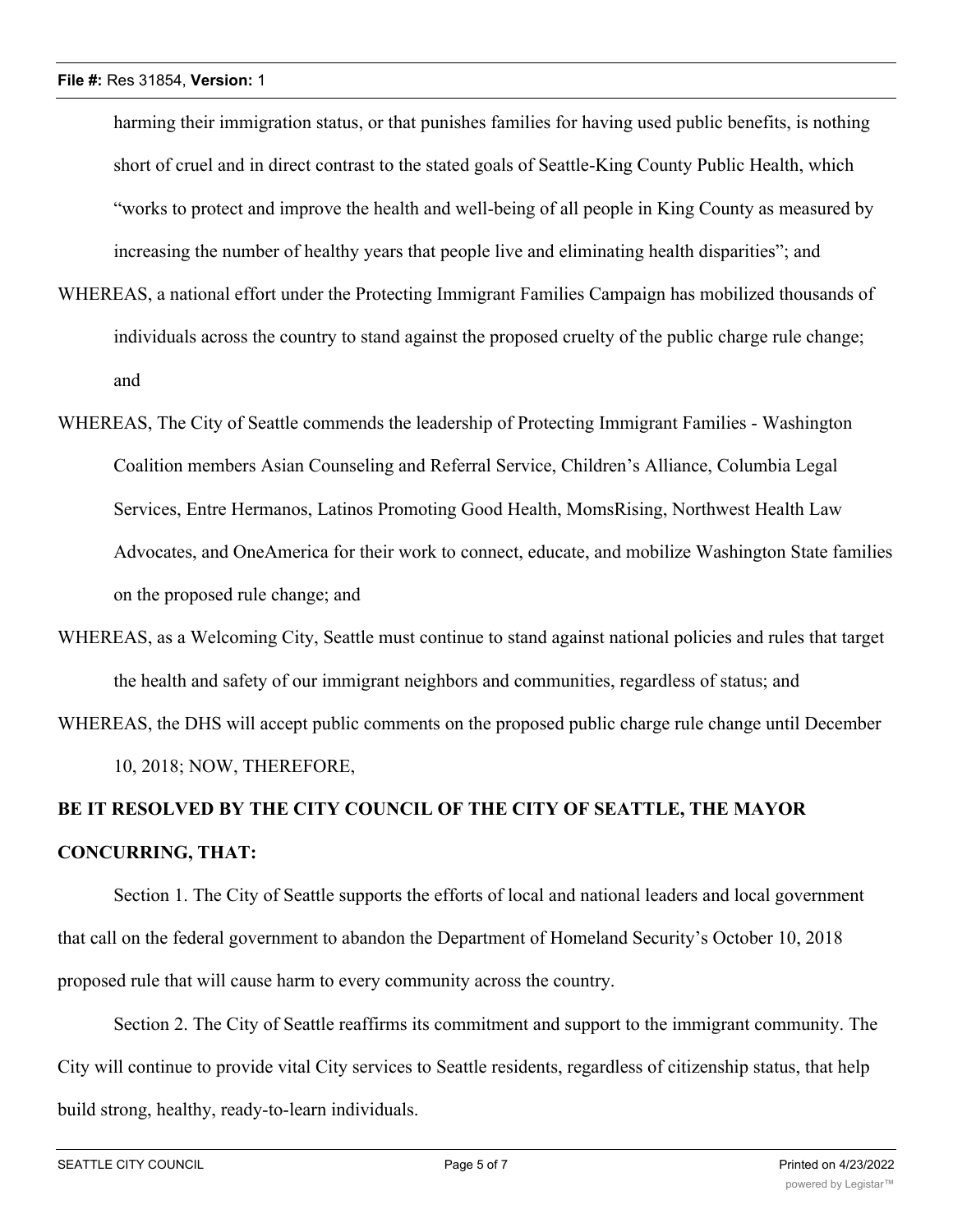### **File #:** Res 31854, **Version:** 1

Section 3. The City of Seattle will continue to work with local and national partners to help dispel myths and anxiety as well as educate the public about what the proposed public charge rule change means and how to engage in submitting a public comment.

Section 4. The City Council will consider, consistent with Council Rules, submitting a joint public comment on the proposed public charge rule on or before December 10, 2018, and will request the Office of Intergovernmental Relations to transmit the City Council's public testimony to the U.S. Department of Homeland Security and any other relevant federal agency.

Section 5. The City of Seattle encourages all residents to contact and thank Senators Maria Cantwell and Patty Murray, and Representatives Pramila Jayapal and Adam Smith for speaking out against the proposed rule change and acting in the interest and protection of their constituents.

| Adopted by the City Council the                           | day of |        | , 2018, and signed by |
|-----------------------------------------------------------|--------|--------|-----------------------|
| me in open session in authentication of its adoption this |        | day of | 2018.                 |

President \_\_\_\_\_\_\_\_\_\_\_\_\_\_\_ of the City Council

The Mayor concurred the day of 3018.

Jenny A. Durkan, Mayor

Filed by me this \_\_\_\_\_\_\_ day of \_\_\_\_\_\_\_\_\_\_\_\_\_\_\_\_\_\_\_\_\_\_\_\_\_, 2018.